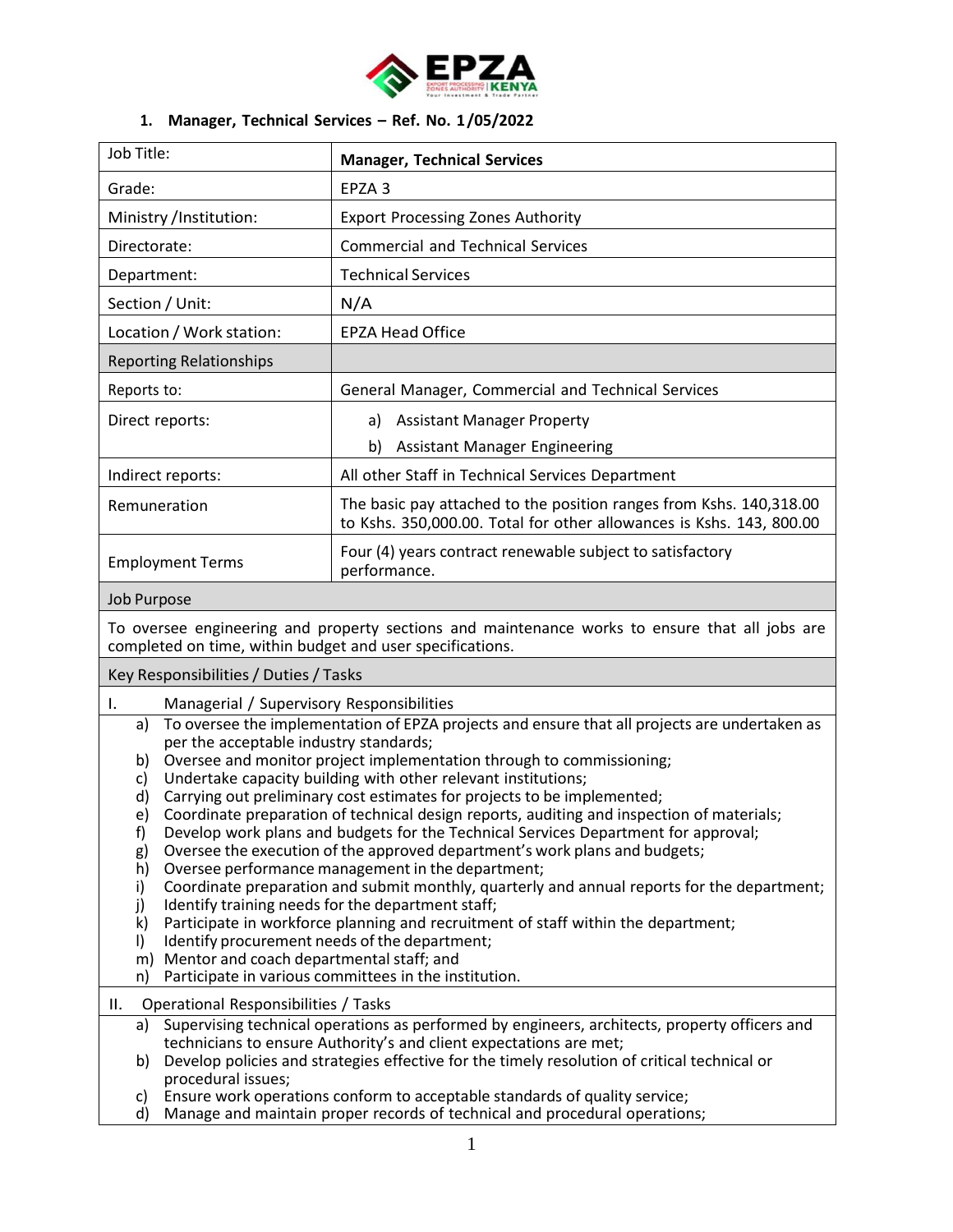

|    | e)            | Ensure availability of operational/efficient work units and resources, and also oversee the<br>maintenance of security against vandals and accidental damage;                      |
|----|---------------|------------------------------------------------------------------------------------------------------------------------------------------------------------------------------------|
|    | f)            | Ensure compliance with health and safety policies and procedures;                                                                                                                  |
|    | g)            | Conduct inspections to identify equipment, facilities, or systems, which require repairs or                                                                                        |
|    | h)            | replacement;<br>Supervise and coordinate technical staff operations to ensure proper resolution of                                                                                 |
|    |               | company/client problems;                                                                                                                                                           |
|    | i)            | Provide hands on training to technical staff to ensure a competent and effective workforce;                                                                                        |
|    | j)            | Liaise with managers and other departmental heads to develop tactical plans for the delivery                                                                                       |
|    |               | of professional services;                                                                                                                                                          |
|    | k)<br>$\vert$ | Develop and implement policies and procedures for the performance of work operations<br>Ensure availability of work tools, machine, and other necessary equipment required for the |
|    |               | performance of job duties;                                                                                                                                                         |
|    | m)            | Conduct periodic inspections to ensure the efficient performance of work equipment and                                                                                             |
|    |               | systems;                                                                                                                                                                           |
|    | n)            | Prepare cost estimates required for operations, labor, and materials                                                                                                               |
|    | o)            | Coordinate and assign duties to technical personnel according to their capabilities and ensure                                                                                     |
|    |               | an even distribution of workload;                                                                                                                                                  |
|    | p)            | Present reports of work operations to management in order to provide information useful in                                                                                         |
|    |               | making key business decisions.                                                                                                                                                     |
|    | q)            | Ensure optimal revenue collection and accountability of sales<br>Establish contacts with and other stakeholders to acquire new business and retain existing                        |
|    | r)            | clientele                                                                                                                                                                          |
|    |               |                                                                                                                                                                                    |
|    |               | <b>Job Dimensions:</b>                                                                                                                                                             |
| Ι. |               | Financial Responsibility:                                                                                                                                                          |
|    | a)            | Development of budgets for technical department.                                                                                                                                   |
|    | b)            | Develop and monitor procurement of technical related inventory.                                                                                                                    |
|    | c)            | Recommend expenses for approval.                                                                                                                                                   |
| Ш. |               | <b>Responsibility for Physical Assets</b>                                                                                                                                          |
|    | a)            | Responsible for physical assets assigned by the EPZA                                                                                                                               |
|    | b)            | Provide oversight for all the Departmental physical assets                                                                                                                         |
|    |               | III. Decision Making:                                                                                                                                                              |
|    |               | a) Make strategic, operational and financial decisions                                                                                                                             |
|    | b)            | Plan the work of subordinates.                                                                                                                                                     |
|    | C)            | Appraise/evaluate surbordinates performance.                                                                                                                                       |
|    |               |                                                                                                                                                                                    |
|    |               | IV. Working conditions:                                                                                                                                                            |
|    |               | Works predominantly within the office.                                                                                                                                             |
|    |               | Field work when monitoring infrastructure development                                                                                                                              |
|    |               | <b>Customer visits</b>                                                                                                                                                             |
|    |               | Job Competencies (Knowledge, Experience and Attributes / Skills).                                                                                                                  |
|    |               | <b>Academic Qualifications</b>                                                                                                                                                     |
|    | a)            | Masters degree in Engineering, Regional and Urban Planning Project Management, Strategic                                                                                           |
|    |               | Management or any other relevant field; and                                                                                                                                        |
|    | b)            | Bachelors degree in Civil Architecture/Quantity Surveying, Mechanical Engineering or                                                                                               |
|    |               | equivalent from a recognized Institution.                                                                                                                                          |
|    |               | 2                                                                                                                                                                                  |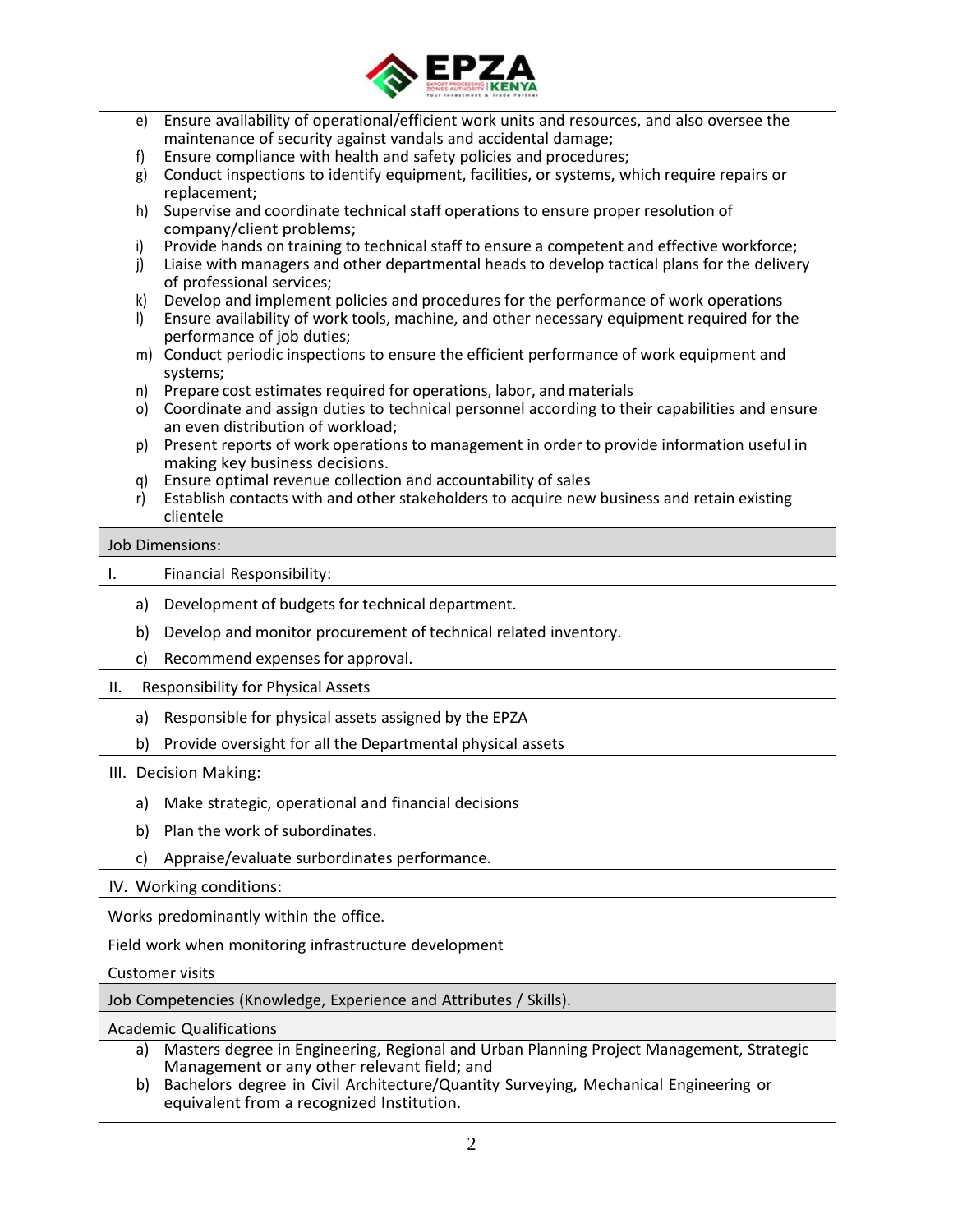

Professional Qualifications / Membership to professional bodies

- a) Have attended a Leadership Course lasting not less than 4 weeks;
- b) Registered and practicing as an Engineer in Kenya/Architect, Quantity Surveyor;
- c) Certificate in Computer Proficiency; and
- d) Meets the provisions of Chapter Six of the Constitution.

Previous relevant work experience required.

Have nine (9) years relevant experience with atleast three (3) years' experience in the position of Assistant Manager Engineering or Assistant Manager, Property or equivalent position in the Public Service or reputable organization.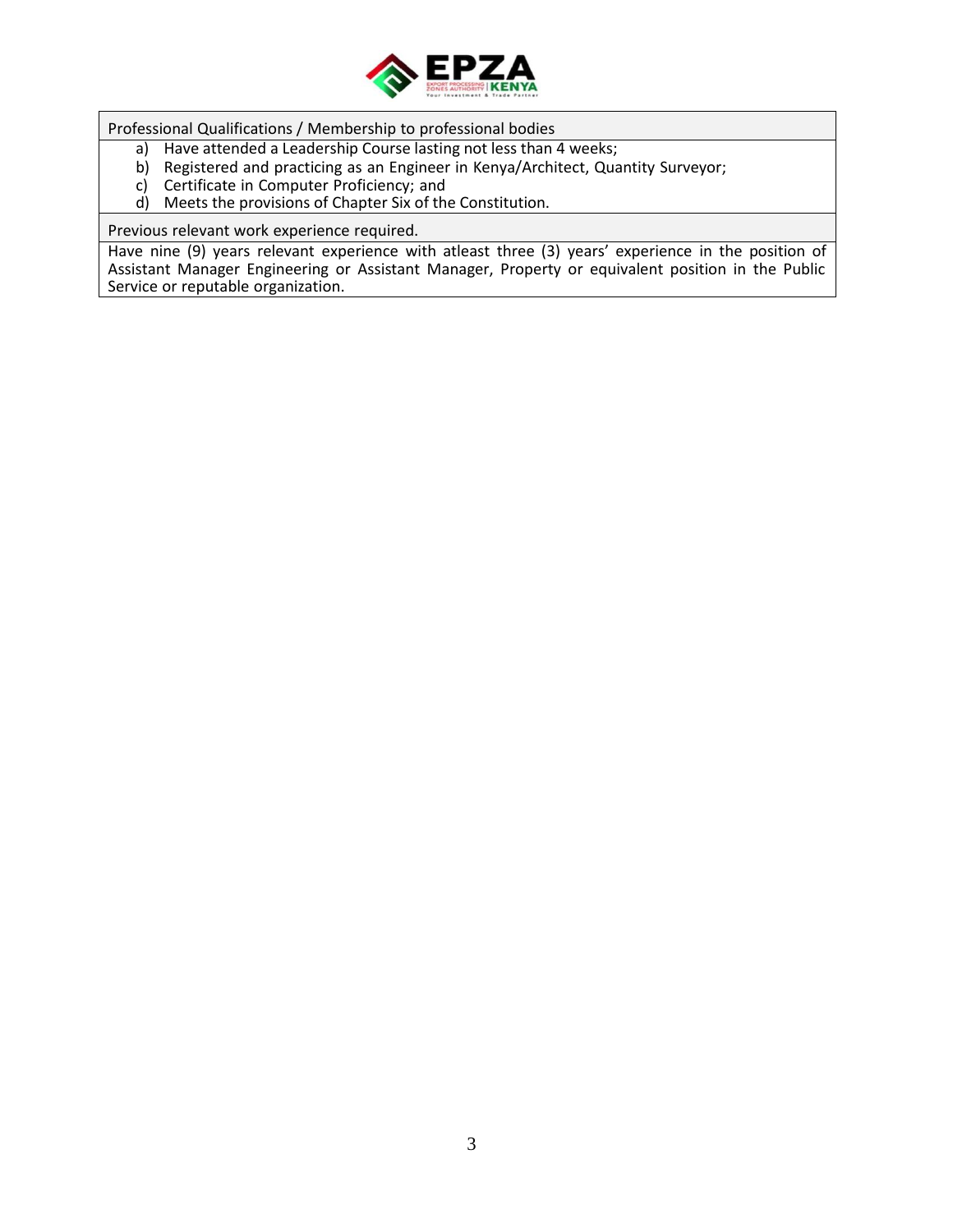

## **2. Manager, Water and Sewerage Services- Ref No. 2/05/2022**

| Job Title:                     | <b>Manager, Water and Sewerage Services</b>                                                                                                 |
|--------------------------------|---------------------------------------------------------------------------------------------------------------------------------------------|
| Grade:                         | EPZA <sub>3</sub>                                                                                                                           |
| Ministry /Institution:         | <b>Export Processing Zones Authority</b>                                                                                                    |
| Directorate:                   | <b>Commercial and Technical Services</b>                                                                                                    |
| Department :                   | <b>Water and Sewerage Services</b>                                                                                                          |
| Section / Unit:                | N/A                                                                                                                                         |
| Location / Work station:       | <b>EPZA Head Office</b>                                                                                                                     |
| <b>Reporting Relationships</b> |                                                                                                                                             |
| Reports to:                    | General Manager, Commercial and Technical Services                                                                                          |
| Direct reports:                | <b>Assistant Manager Water Services</b><br>C)                                                                                               |
|                                | d)<br>Assistant Manager Sewerage & Environment                                                                                              |
| Indirect reports:              | All other staff in Water and Sewerage Services department                                                                                   |
| Remuneration                   | The basic pay attached to the position ranges from Kshs. 140,318.00<br>to Kshs. 350,000.00. Total for other allowances is Kshs. 143, 800.00 |
| <b>Employment Terms</b>        | Four (4) years contract renewable subject to satisfactory<br>performance.                                                                   |

#### Job Purpose

The job holder is responsible for overseeing the Authority's water and sewerage services and ensuring optimal returns on these resources in order to meet demands of investors, other clients and meet the financial objectives of the Authority. The holder is also responsible for ensuring compliance with environmental standards.

#### Key Responsibilities/ Duties/ Tasks

- III. Managerial / Supervisory Responsibilities
	- a) Develop work plans and budgets for the Water and Sewerage Department for approval;
	- b) Oversee provision of quality services for water and sewerage to investors and other customers;
	- c) In charge of implementation and enforcement of the Environmental Management and Coordination Act, 1999; Public Health Act and Occupational Health and Safety Act, 2007 (including other National, Regional and International legal requirements) in public and private Export Processing Zones.
	- d) Direct the evaluation of environmental quality standard violations and the development of pollution control strategies and ensure compliance with those standards.
	- e) Coordinate the design and construction of water and sewerage infrastructure.
	- f) Manage the EPZA Wastewater Treatment System (Connections, Conveyance, Treatment and Disposal of Effluent to the Natural Environment)
	- g) Develop and implement water and sewerage policies, procedures, rules and regulations;
	- h) Provide professional advice to the Authority in technical areas relating to Water & Sewerage;
	- i) Generate revenues for the authority from water and sewerage assets through prudent management and pricing;
	- j) Oversee the execution of the approved department's work plans and budgets;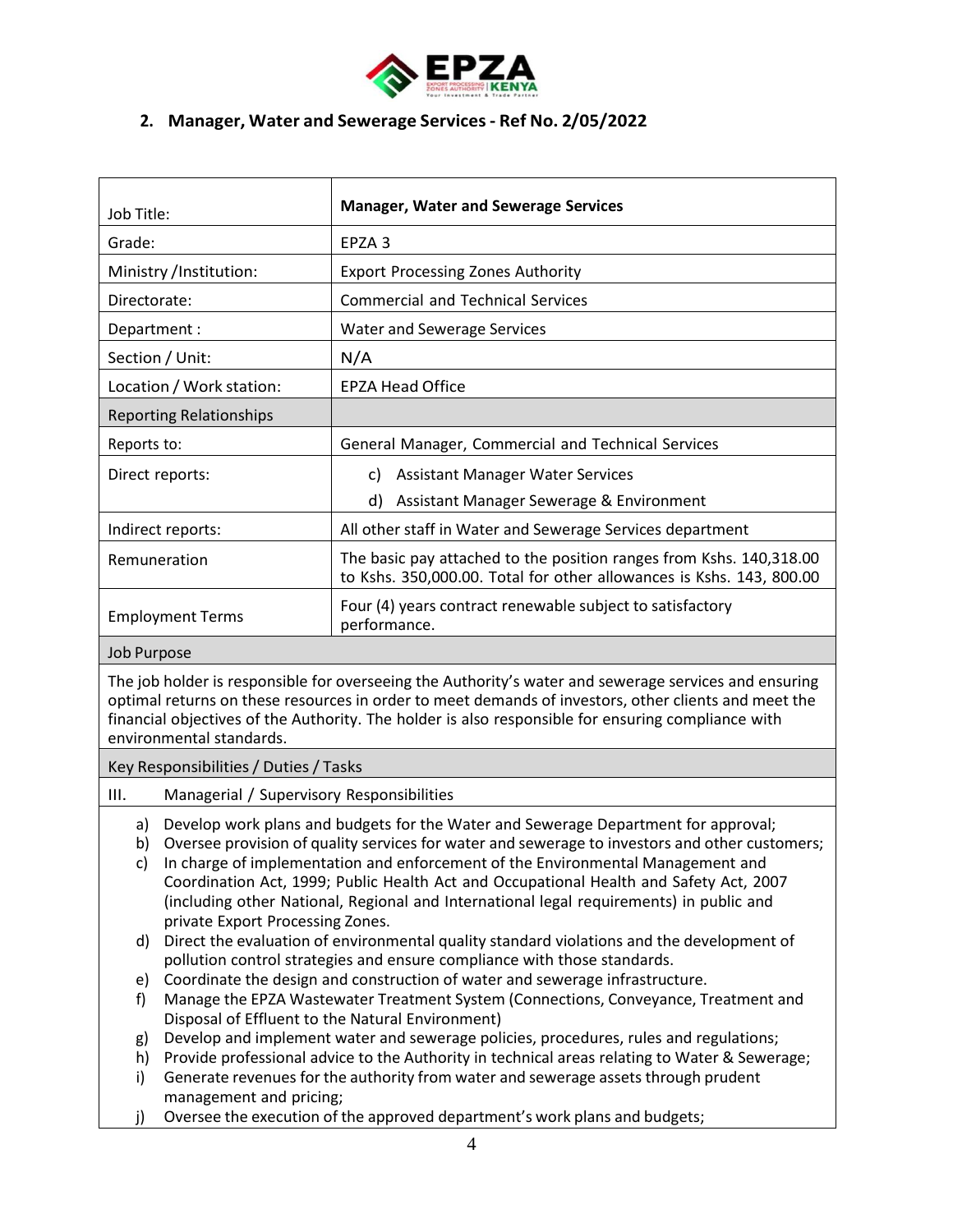

- k) Oversee performance management in the Department;
- l) Prepare and submit all monthly, quarterly and annual reports for the department;
- m) Identify training needs for the department staff;
- n) Participate in workforce planning and recruitment of staff within the department;
- o) Identify procurement needs of the department;
- p) Mentor and coach departmental staff; and
- q) Participate in various committees in the institution.

#### IV. Operational Responsibilities/ Tasks

- a) Determine unaccounted for water (UFW) on a monthly basis and advice on remedial measures.
- b) Maintenance and major repairs of EPZA water infrastructure and installations to keep them in high utility and standards for investors and customers use;
- c) Development and improvement of Water network through upgrading of existing reticulation system and water chambers to secure bulk meters;
- d) In charge of implementing and enforcing compliance with relevant legal requirements and regulations (standard specifications) pertaining to potable water, wastewater and air quality in addition to prevention of environmental pollution
- e) In charge of management and control of wastes (that includes liquid, solid, emissions of flue gasses and air particulate matters) in the Export Processing Zones and enterprises.
- f) Liaise with all relevant statutory, public and private agents in environmental, water, forestry, occupational health safety, public health including Government Ministries, State Corporations, and County Governments among others in matters on sustainable development, environmental and public health quality management.
- g) Authorize laboratory methods and analysis carried out by EPZA laboratories in liaison with other third party statutory or private accredited laboratories in areas of wastewater, water, emissions, health and food analysis parameters;
- h) Participate in authorization of installation and handling of waste water treatment, air emissions equipment and plants within the EPZs in liaison with the investor, technology provider and relevant statutory lead agencies;
- i) Coordinate investigations and site inspections to determine environmental quality impacts of proposed new sources of pollution and propose land use activities;
- j) Gather and assimilate technical information for the preparation of reports assessing the economic, social and environmental impacts of proposed pollution control strategies and the Authority's requirements
- k) Attend and conduct public hearings and meetings to discuss pollution and environmental quality issues and licenses or permits applications

#### Job Dimensions:

| V.                                     | Financial Responsibility:                                                        |
|----------------------------------------|----------------------------------------------------------------------------------|
| a)                                     | Development of budgets for water and sewerage department;                        |
| b)                                     | Develop and monitor procurement of water and sewerage spare parts inventory; and |
| C)                                     | Recommend expenses for approval.                                                 |
| VI. Responsibility for Physical Assets |                                                                                  |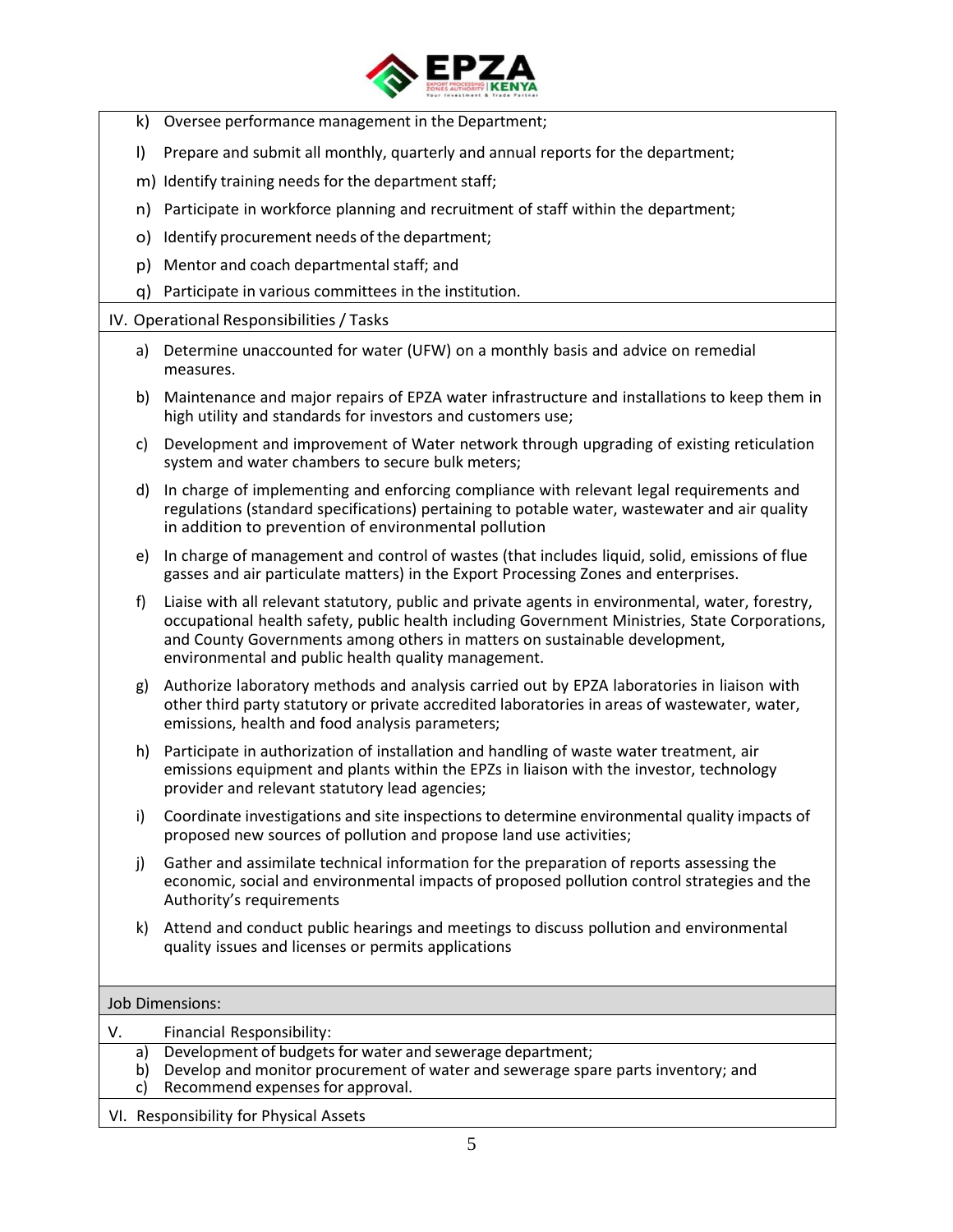

- d) Responsible for physical assets assigned by the EPZA; and
- e) Provide oversight for all the Departmental physical assets.

## VII. Decision Making:

- f) Make strategic, operational and financial decisions;
- g) Plan the work of subordinates; and
- h) Appraise/evaluate subordinates' performance.

## VIII.Working conditions:

Works predominantly within the office; and

Field work when monitoring infrastructure development; and customer visits.

Job Competencies (Knowledge, Experience and Attributes / Skills).

Academic Qualifications

- a) Masters Degree in Physical Sciences, Biological Sciences, Environmental Health /Water Engineering or relevant degree from a recognized Institution;
- b) Bachelors degree in Physical Sciences, Biological Sciences, Resource Management, Sanitary Sciences, Environmental Health, Environmental Engineering or any other relevant degree from a recognized Institution.

Professional Qualifications / Membership to professional bodies

- c) Registered Environmental Impact Assessment and Audit Lead Expert by a national environmental protection agency e.g. NEMA;
- d) Membership to a relevant professional body;
- e) Have attended Leadership course lasting not less than 4 weeks from a recognized Institution;
- f) Certificate in Computer Proficiency; and
- g) Meets the provision of Chapter Six of the Constitution.

Previous relevant work experience required.

Have nine (9) years' relevant experience with three (3) years served in the position of Assistant Manager Sewerage and Environment or Assistant Manager, Water Services or comparable position in the Public Service or reputable organization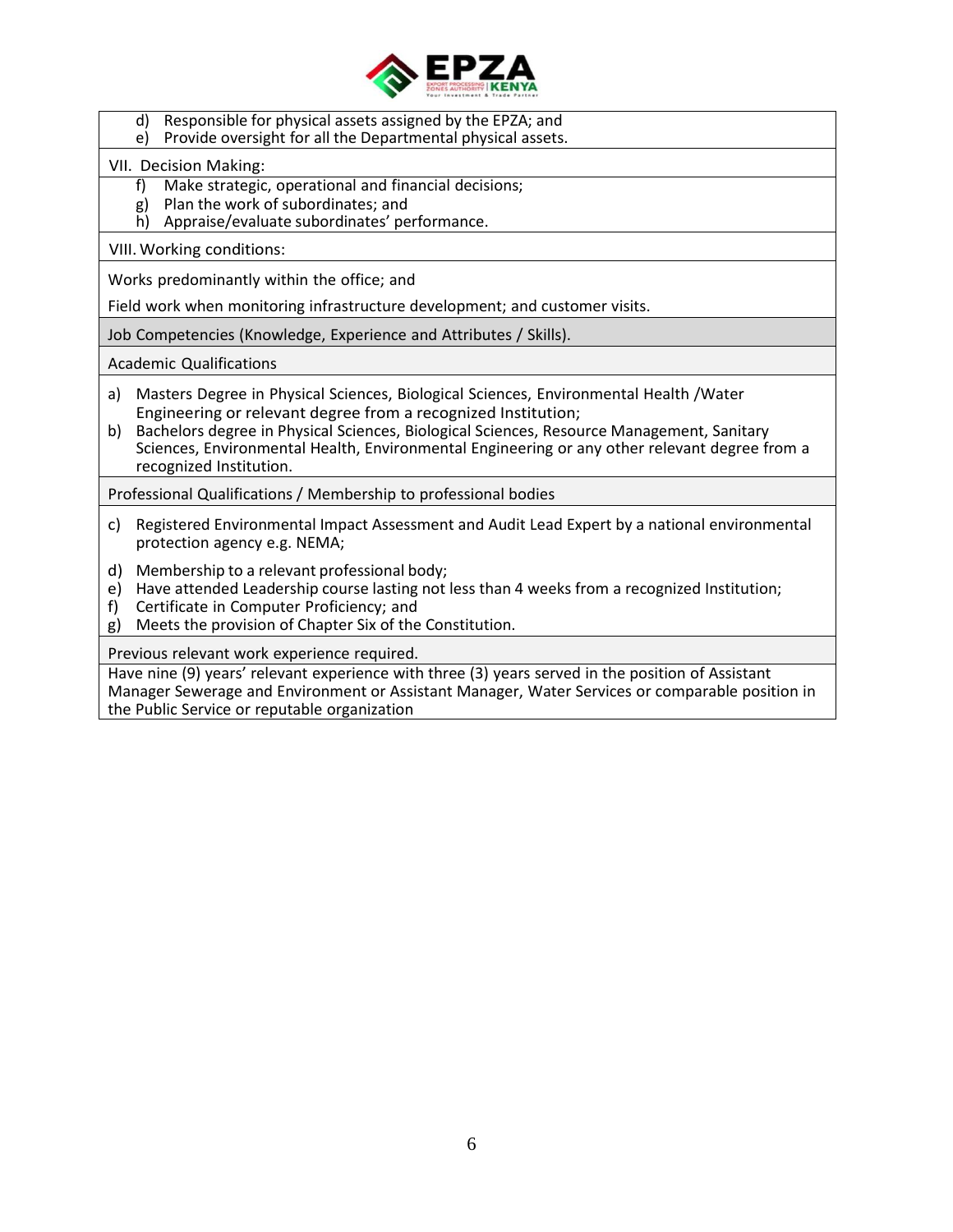

## **3. Corporate Secretary and Manager Legal Services - Ref No. 3/05/2022**

| Job Title:                     | <b>Corporate Secretary and Manager, Legal Services</b>                                                                                       |
|--------------------------------|----------------------------------------------------------------------------------------------------------------------------------------------|
| Grade:                         | EPZA 3                                                                                                                                       |
| Ministry /Institution:         | <b>Export Processing Zones Authority</b>                                                                                                     |
| Directorate:                   | N/A                                                                                                                                          |
| Department                     | Corporate and Legal Services                                                                                                                 |
| Section / Unit:                | N/A                                                                                                                                          |
| Location / Work station:       | <b>EPZA Head Office</b>                                                                                                                      |
| <b>Reporting Relationships</b> |                                                                                                                                              |
| Reports to:                    | <b>Chief Executive Officer</b>                                                                                                               |
| Direct reports:                | a) Assistant Manager, Legal Services                                                                                                         |
| Indirect reports               | All other staff in Corporate and Legal and Services department                                                                               |
| Remuneration                   | The basic pay attached to the position ranges from Kshs. 140,318.00<br>to Kshs. 350,000.00. Total for other allowances is Kshs. 143, 800.00. |
| <b>Employment Terms</b>        | Four (4) years contract renewable subject to satisfactory performance.                                                                       |

#### Job Purpose

The job holder is responsible for ensuring the Authority functions effectively and operates within its mandate by providing board secretarial services, governance and overall legal advice to the Authority as provided under the EPZ Act, (CAP 517) of the Laws of Kenya and other relevant legislation.

Key Responsibilities/ Duties/ Tasks

- I. Managerial / Supervisory Responsibilities
- a) Advise Management and Board on all legal and governance matters affecting the Authority.
- b) Prepare Annual Board work plan, Board calendar for meetings, take and maintain minutes and communicate board resolutions and action areas for management to attend to Board decisions and resolutions.
- c) Oversee research on emerging legal issues and advise the Authority accordingly.
- d) Oversee the drawing, designing and implementation of legal agreements and contracts in liaison with relevant directorates/departments at the Authority.
- e) Coordinate governance audits
- f) Ensure Board procedures are followed and reviewed regularly and the Board complies with applicable laws, rules and regulations;
- g) Assist the Board Chairperson in organizing Board activities, including providing information, preparation of Board agenda, issuance of notices, preparing for Board meetings, Board evaluation and board capacity building/development programmes;
- h) Develop work plans and budgets for the Department for approval
- i) Oversee the execution of the approved Department work plans and budgets
- j) Oversee performance management in the Department
- k) Prepare and submit all monthly, quarterly and annual reports for the Department
- l) Coordinate the preparation of board papers for approval
- m) Identify training needs for the Department staff
- n) Participate in workforce planning and recruitment of staff within the Department
- o) Identify procurement needs of the Department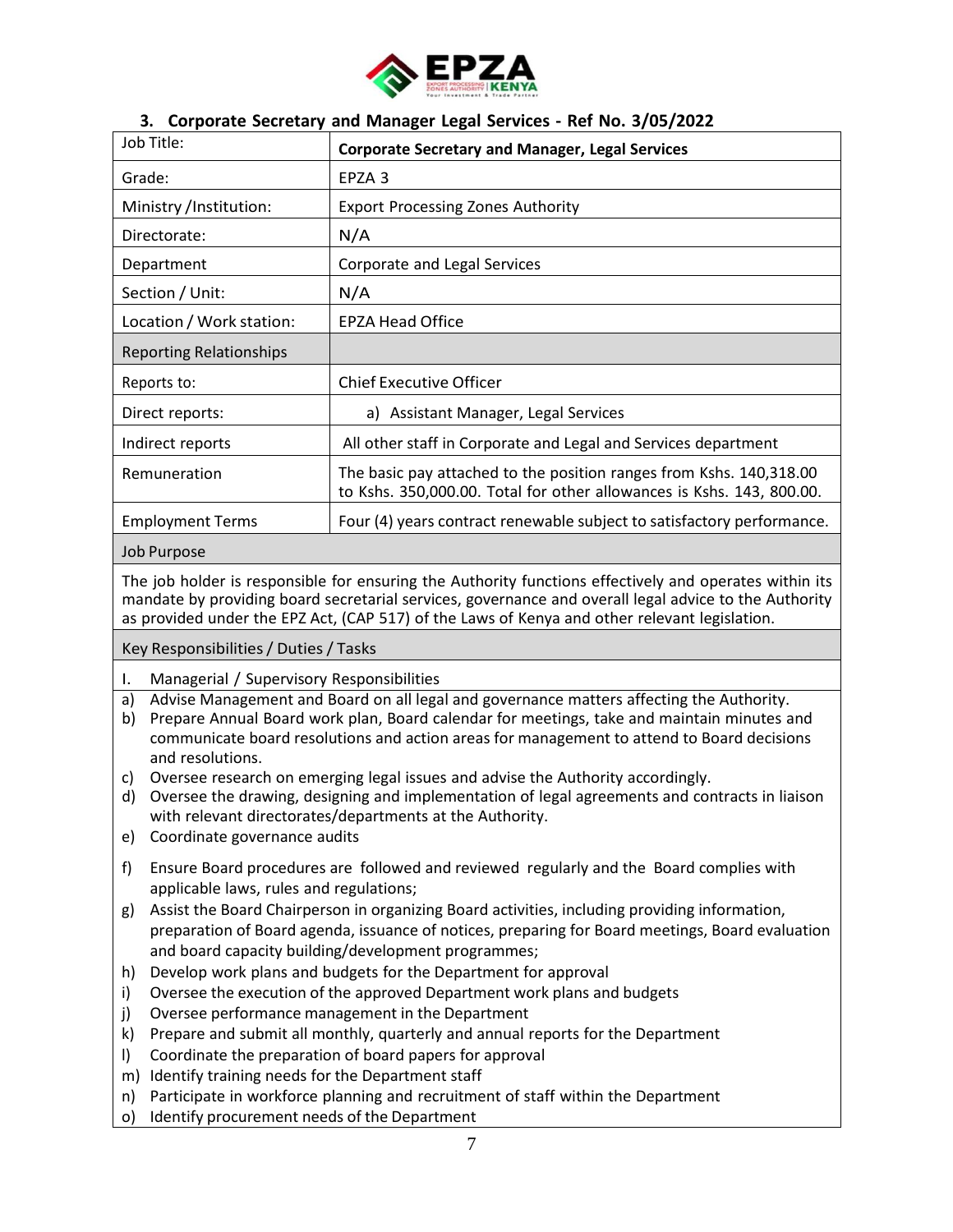

o) Mentor and coach Departmental staff p) Participate in various committees in the Authority II. Operational Responsibilities/ Tasks a) Facilitate the holding of Board and Board Committee Meetings including collecting, organizing and distributing information, documents or board papers required for such meetings. b) Ensure Board Committees are properly constituted and provided with clear terms of reference. c) Continually review developments in corporate governance, facilitate proper induction of Board members into their roles and advise and assist them with respect to their duties and responsibilities. d) Provide legal advice to the Authority and Investors in the EPZ programme and give due interpretation to the provisions of the EPZ Act and other applicable legislation. e) Ensure safe custody of the Authority Seal and other vital legal records and documents including Land Titles and lease agreements. f) Oversee the preparation and processing of legal opinions, legal notices and licensing of EPZ Enterprises. g) Ensure proper representation for the Authority in Court and Arbitration proceedings and liaise with outsourced external Lawyers. h) Ensure the Authority complies with relevant regulatory and legal requirements as stipulated in the EPZ Act and all other applicable legislation. i) Monitor the performance of the department including achievement of performance targets. j) Provide overall guidance, mentorship, motivation and supervision to staff in the department k) Participates in the development and review of the Authority's strategic plan Job Dimensions: I. Financial Responsibility: a) Development of budgets for the Department b) Develop and monitor procurement for the Department c) Recommend expenditure for the Department II. Responsibility for Physical Assets a) Responsible for physical assets assigned by the Authority; b) Provide oversight for all the departmental physical assets III. Decision Making: a) Make strategic, operational and financial decisions for the Department b) Plan the work of subordinates c) Assign work to subordinates d) Monitor subordinates work performance e) Appraise/evaluate subordinates' performance IV. Working conditions: a) Works largely in an office environment with occasional travel Job Competencies (Knowledge, Experience and Attributes / Skills). Academic Qualifications a) Masters degree in Law, Business Administration or Social Sciences or equivalent from a recognized Institution; b) Bachelors degree in Law or equivalent from a recognized institution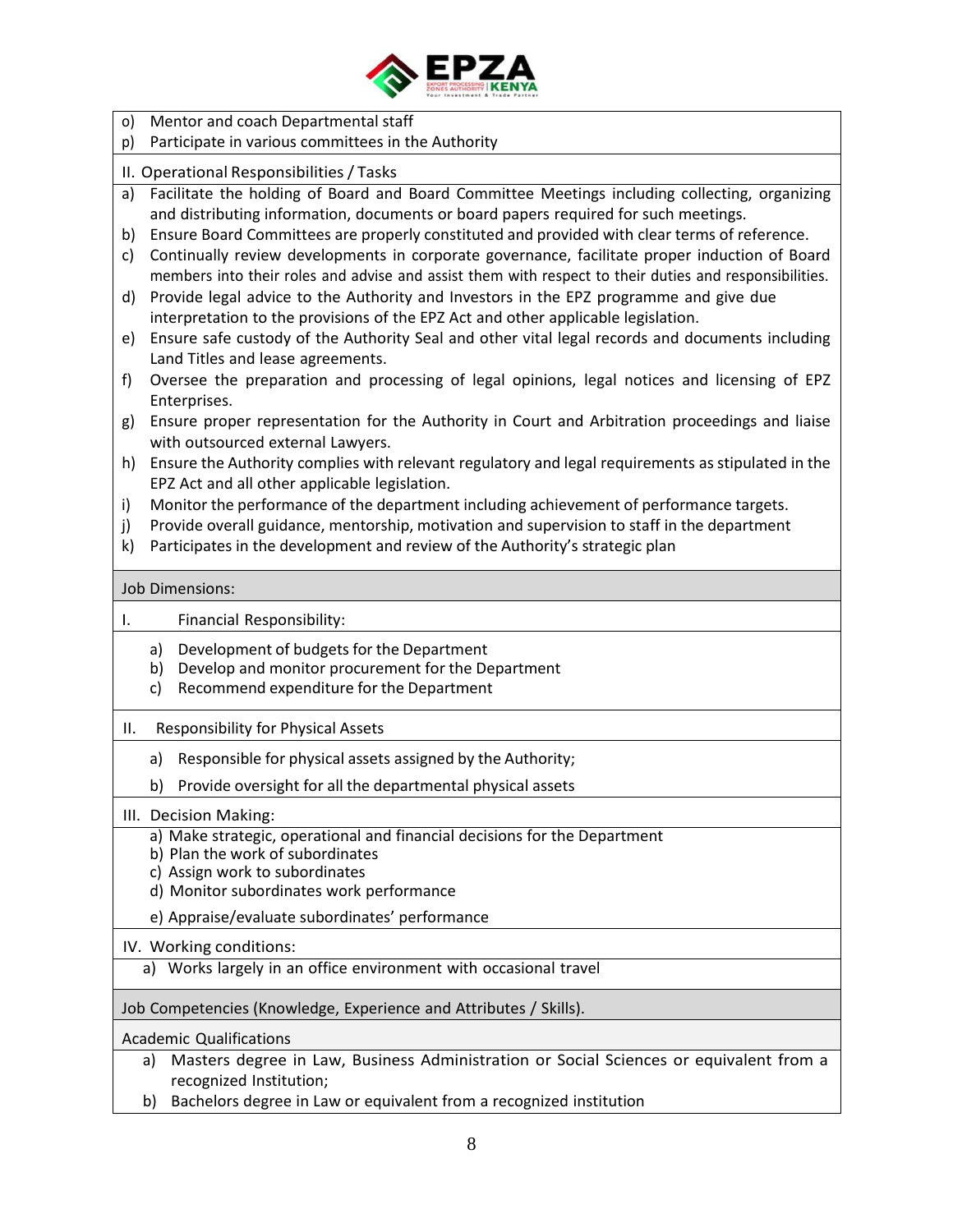

Professional Qualifications / Membership to professional bodies

- a) Postgraduate Diploma in Law from Kenya School of Law;
- b) Member of Law Society of Kenya and must be in good standing;
- c) Advocate of High Court of Kenya;
- d) Registered Certified Public Secretary by ICPSK;
- e) Attended Leadership Course lasting not less than four (4) weeks from a recognized Institution
- f) 5 Day Corporate Governance Course;
- g) Certificate in computer proficiency from a recognized institution; and
- h) Meets the provision of Chapter Six of the Constitution.

Previous relevant work experience required.

Have nine (9) years' relevant experience with three (3) years' experience as Assistant Manager, Legal Services or comparable position in the Public Service or reputable organization.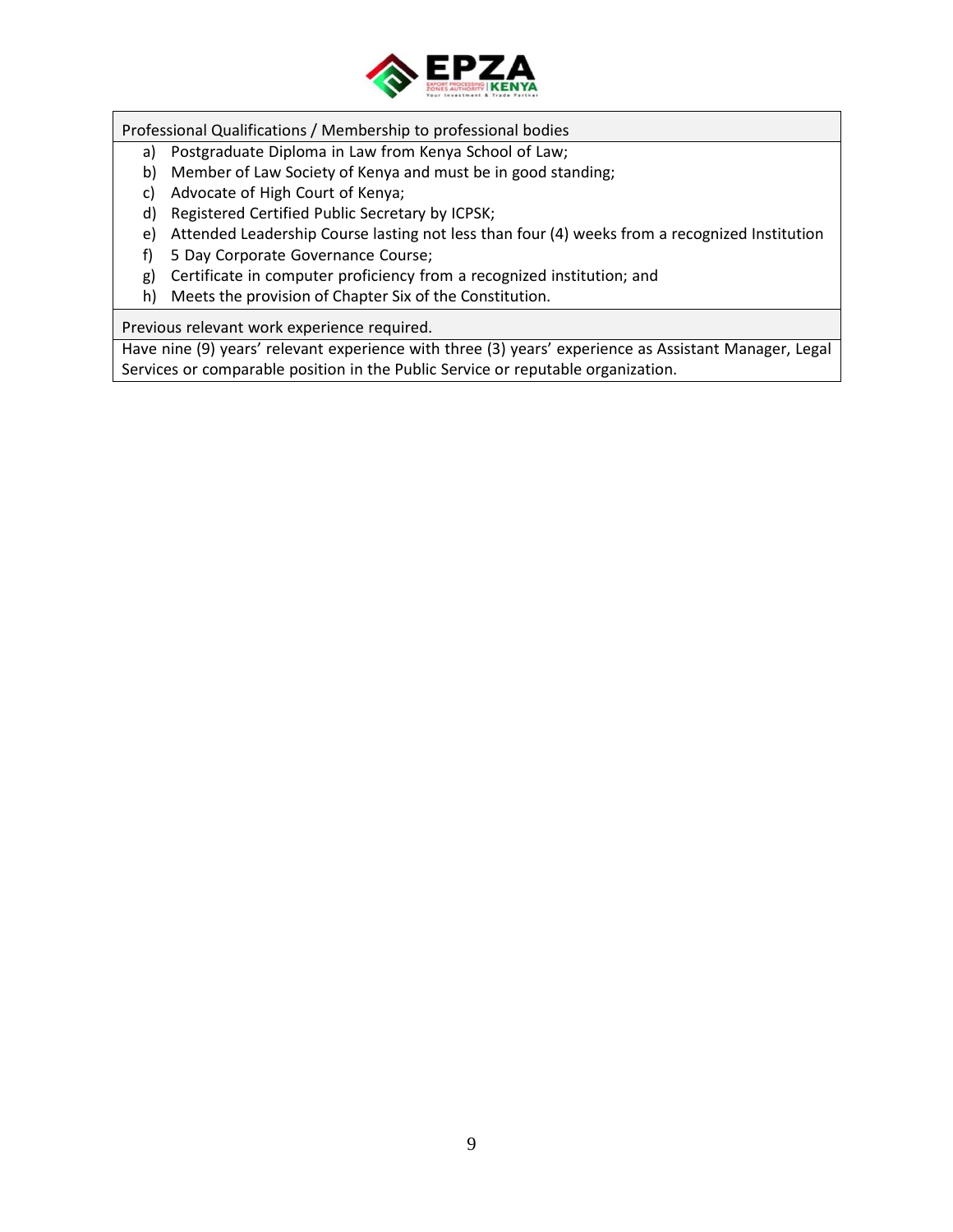

# 4. Manager, Finance and Accounts - Ref No. 4/05/2022

| Job Title:                     | Manager, Finance and Accounts                                                                                                               |
|--------------------------------|---------------------------------------------------------------------------------------------------------------------------------------------|
| Grade:                         | EPZA 3                                                                                                                                      |
| Ministry /Institution:         | EPZA                                                                                                                                        |
| Directorate:                   | Finance, Human Resource and Administration                                                                                                  |
| Department:                    | Finance and Accounts                                                                                                                        |
| Section / Unit:                | N/A                                                                                                                                         |
| Location / Work station:       | <b>EPZA Headquarters</b>                                                                                                                    |
| <b>Reporting Relationships</b> |                                                                                                                                             |
| Reports to:                    | General Manager-Finance Human Resource and Administration                                                                                   |
| Direct reports:                | Assistant Manager Management Accounting<br>a)                                                                                               |
|                                | Assistant Manager Financial Accounting<br>b)                                                                                                |
|                                |                                                                                                                                             |
| Indirect reports:              | All other staff in Finance and Accounts department<br>a)                                                                                    |
| Remuneration                   | The basic pay attached to the position ranges from Kshs. 140,318.00 to Kshs.<br>350,000.00. Total for other allowances is Kshs. 143, 800.00 |
| <b>Employment Terms</b>        | Four (4) years contract renewable subject to satisfactory performance.                                                                      |

#### Job Purpose

The Job holder is responsible for maintaining an adequate and efficient financial accounting system to facilitate effective carrying out of Authority's activities, facilitate departments with required necessary financial accounting support and advice to enable smooth functioning for the Authority.

## Key Responsibilities / Duties / Tasks

#### I. Managerial / Supervisory Responsibilities

- a) Providing advisory services on all financial and accounting matters to the Authority;
- b) Ensuring proper interpretation and implementation of financial regulations and procedures, Treasury circulars, letters and instructions;
- c) Liaise with other Departments so as to ensure that financial and related regulations are complied with and where applicable give procedural guidance on treasury circulars, letters and instructions;
- d) Coordinate the preparation of the Authority's annual work plans and budgets
- e) Developing supplementary financial regulations and procedures to enhance internal controls established through normal Treasury regulations and procedures;
- f) Preparation of Authority's annual budget by consolidation of all departmental budgets as per Government Policy and presentation to the Board for approval;
- g) Ensuring provision of quality and timely accounting services;
- h) Develop and implement budget and expenditure controls so as to ensure that financial expenditure is planned, controlled and properly authorized
- i) Authorizing payments and signing cheques;
- j) Monitoring expenditure on projects and programme implementation on a periodic basis and ensuring that timely corrective measures are taken;
- k) Mentor, train and appraise staff;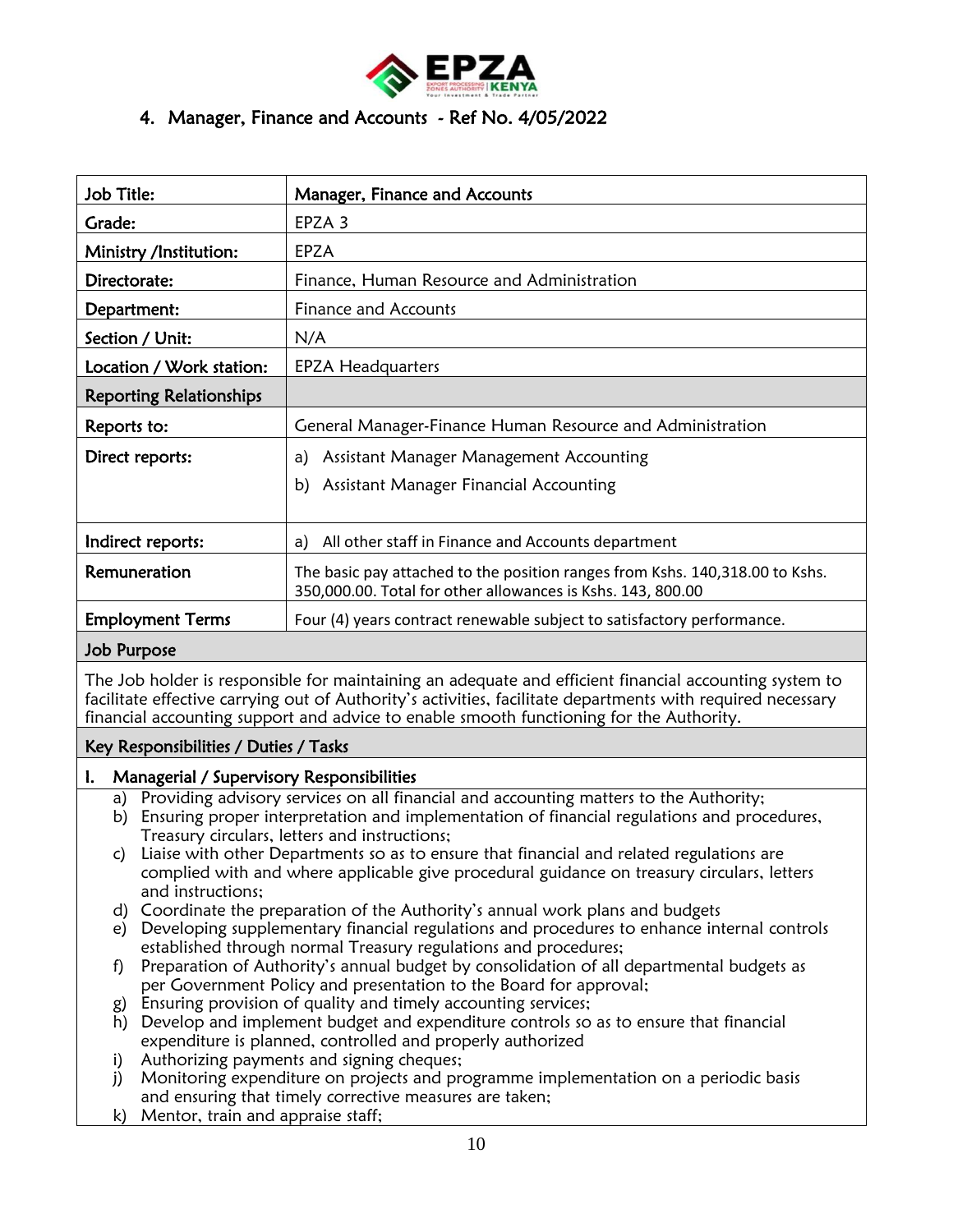

|                | Ensure that payments to suppliers are made on a timely and accurate basis and creditors'<br>$\mathsf{I}$                                                                   |
|----------------|----------------------------------------------------------------------------------------------------------------------------------------------------------------------------|
|                | accounts reconciled;<br>m) Coordinating the design and financial aspect for all donors and agreements with donor                                                           |
|                | agencies; and                                                                                                                                                              |
|                | n) Ensuring all statutory reports are prepared as per the required law                                                                                                     |
|                | II. Operational Responsibilities / Tasks                                                                                                                                   |
| a)             | Prepare general ledger entries and reconciliations for month-end closure.                                                                                                  |
| b)             | Analyze financial data on a monthly basis and report on variances.                                                                                                         |
| C)             | Prepare draft monthly, quarterly and annual accounting reports of expenditure and cash flow                                                                                |
|                | management and review monthly expenditure statements and variance analysis.                                                                                                |
| d)             | Prepare financial statements, footnotes and supplemental information and coordination of audits.                                                                           |
| e)             | Checking and recommending payments - verifying payment vouchers in accordance with laid down                                                                               |
|                | rules and principles and determine aggregate expenditure                                                                                                                   |
| f)<br>g)       | Controlling of expenditure and below-the-line (BTL) Authority's accounts;<br>Provide operational support on expenditure management to include short term action plans and  |
|                | expenditure scheduling.                                                                                                                                                    |
|                | h) Manage fixed asset process, policy and procedure.                                                                                                                       |
|                | <b>Job Dimensions:</b>                                                                                                                                                     |
| $\mathbf{l}$ . | <b>Financial Responsibility:</b>                                                                                                                                           |
|                | Develop budgets.<br>$\bullet$                                                                                                                                              |
|                | Approval of expenditure.                                                                                                                                                   |
|                | II. Responsibility for Physical Assets                                                                                                                                     |
|                | Responsible for physical assets assigned by the institution;<br>$\bullet$                                                                                                  |
|                | Provide oversight for all directorate/ departmental/divisional/ physical assets                                                                                            |
|                | III. Decision Making / Job Influence                                                                                                                                       |
|                | Plans and assign work to subordinates.<br>$\bullet$                                                                                                                        |
|                | Monitor subordinates work performance.                                                                                                                                     |
|                | Appraise/evaluate subordinates performance.                                                                                                                                |
|                | IV. Working Conditions:                                                                                                                                                    |
|                | Works largely in an office environment with occasional travel                                                                                                              |
|                | Job Competencies (Knowledge, Experience and Attributes / Skills).                                                                                                          |
|                | <b>Academic Qualifications</b>                                                                                                                                             |
|                | a) Masters degree in any of the following fields:- Finance, Accounting, Business Administration,<br>Commerce or equivalent qualification from a recognized institution;    |
|                | b) Bachelors degree in Commerce (Accounting or Finance option), Business Administration<br>(Accounting option), or equivalent qualification from a recognized institution; |
|                | Professional Qualifications / Membership to professional bodies                                                                                                            |
|                | a) Have Certified Public Accountant (CPA)K, Association of Certified Chartered Accountants (ACCA)<br>or equivalent qualification from a recognized institution;            |
|                | Attended Leadership course lasting not less than four (4) weeks from a recognized institution;<br>b)                                                                       |
|                | Membership of ICPAK or relevant professional body;<br>c)                                                                                                                   |
|                | Computer proficiency course from a recognized institution and<br>d)                                                                                                        |